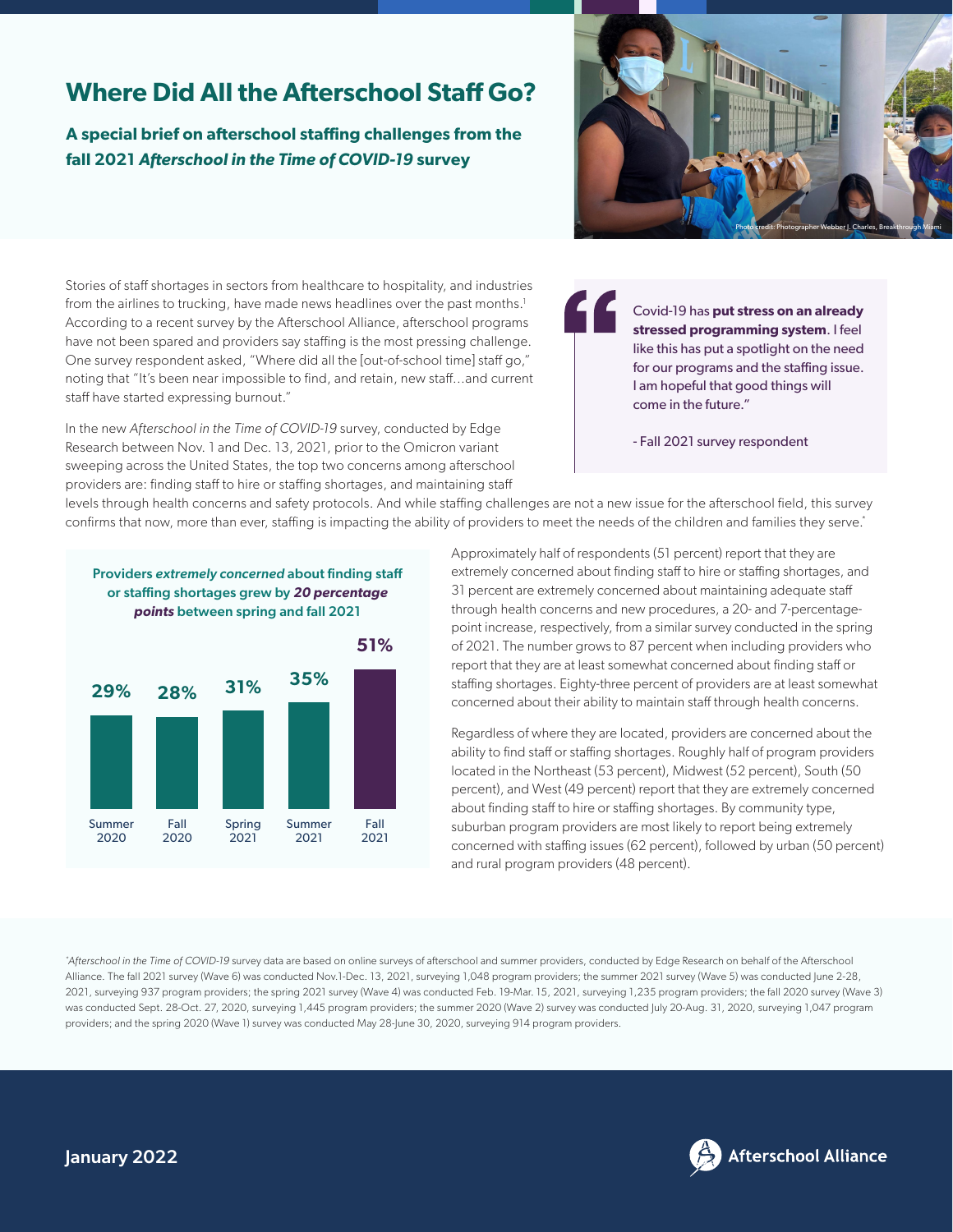### *The cost of staffing issues: waitlists, staff burnout, and increased program expenses*

While 71 percent of respondents report their program has taken steps to attract staff, retain staff, or both, 74 percent report it has been difficult hiring and/or retaining staff, including close to half (47 percent) who report it has been very difficult. Moreover, when asked about the challenges or opportunities their program is experiencing as a result of COVID-19, many providers link staffing challenges to their inability to serve more students, additional staff stress and burnout, and concerns about program costs, which were reinforced in various responses throughout the survey.

For instance, although not specifically tied to inadequate staffing levels, the survey found that 54 percent of programs that are physically open say that they have a waitlist, an increase from 37 percent in spring 2021.

Addressing staff burnout and supporting staff well-being is front of mind for program providers. Providers indicated that it would be helpful to receive advice on staff burnout and keeping teams engaged, with more than half of providers (52 percent) selecting this option, a 10-percentage-point increase from the spring 2021 survey. The second most common answer, advice on funding streams and securing foundation funds, was 18 percentage points lower (34 percent).

Regarding program costs, nearly half of respondents (47 percent) report their program's cost-per-child increased for in-person services during the fall, with most providers citing staffing costs as the reason for the increase. Among respondents who report an increase in costs, more than 8 in 10 (83 percent) say that staffing costs contributed to their program's higher weekly cost-per-child. Secondary reasons include supplies (55 percent) and cleaning protocols (55 percent).



Nearly half of program providers report that it has been *very difficult* for their program to hire and/or retain staff



My program lost about two-thirds of the students in the fall of 2020. **This year we could be at the number we were, but I cannot find staffing to care for the children.** I currently have 20 children on the waitlist. Our biggest obstacle is finding and retaining staff."

**"Combatting staff burnout is a priority for us. We are doing as much as we can to be supportive, both financially and by providing emotional support for staff.** Keeping full-time staff engaged and encouraged has been a challenge. Keeping good part-time staff engaged and focused has proven even more difficult."

"Our biggest challenge at this time is staffing. **Most of our staff work within our school building and they are very tired, emotionally and physically…Pre-COVID we had no problem hiring school day staff to work…Now it is almost impossible.** On top of this it has been very difficult to have a full staff…due to staff themselves or their family members being sick and quarantined. We have a couple of students on our waitlist...we are waiting because adding students is only beneficial if we have the appropriate number of staff needed to optimally provide after school services with integrity."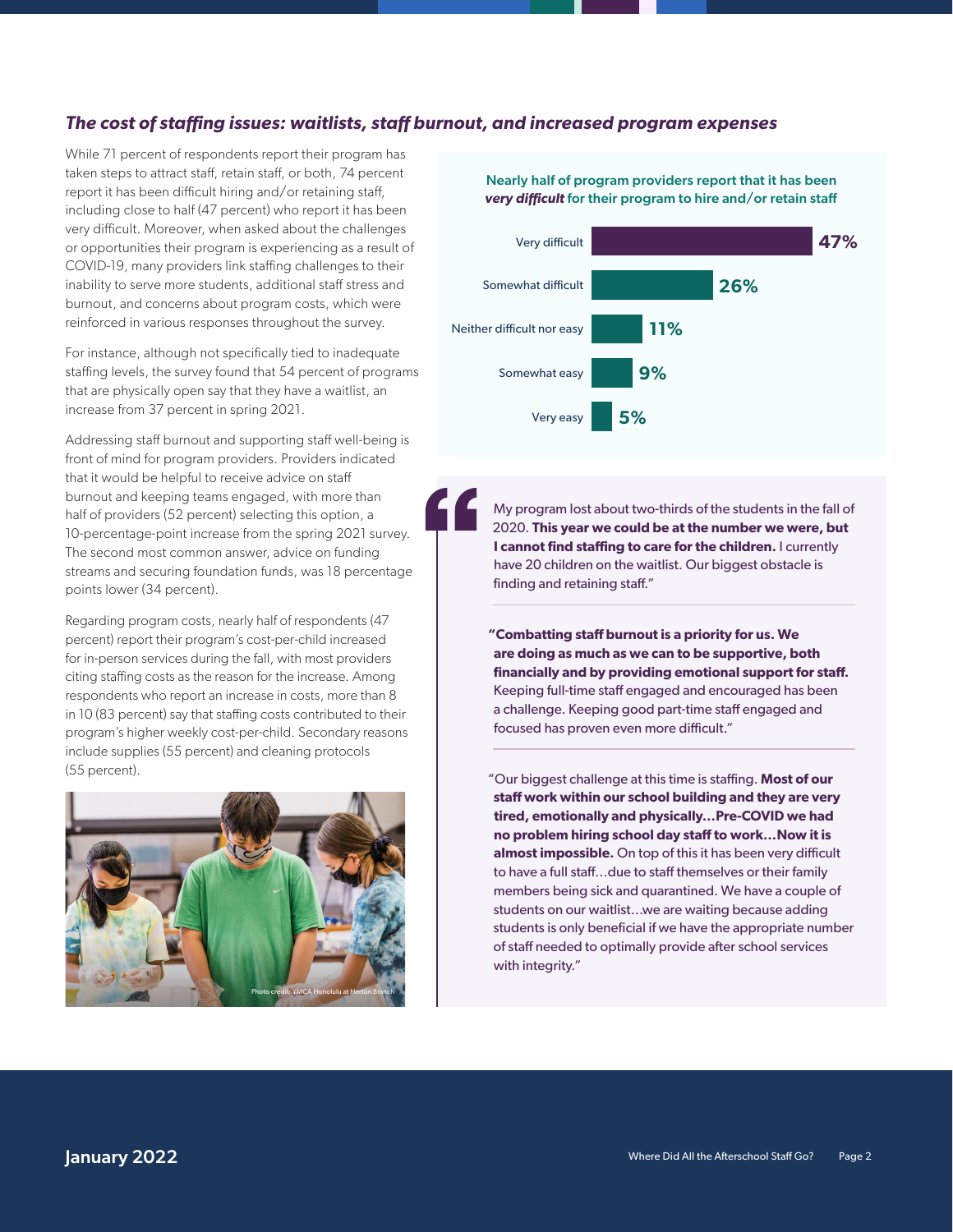# *Afterschool programs taking action to attract and keep staff*

To address staffing issues, an overwhelming majority of respondents (71 percent) report that their program has undertaken at least one course of action to attract staff, retain staff, or both. The most common measure respondents report taking is increasing salaries (53 percent). Other efforts include providing additional professional development opportunities (32 percent), free childcare for staff (18 percent), sign-on bonuses (15 percent), additional paid time off (10 percent), and increased benefits (5

We need to celebrate and support our staff. **Our programs are absolutely for our students or we wouldn't be here, but our staff need support more than ever.** We need to tell our stories and reignite our passion…Most of us don't even consider what we do 'work.' It's our passion. It's in our blood. But we are exhausted. None of us knows how to function anymore. We need each other more than ever."

- Fall 2021 survey respondent

percent). Program providers also are employing creative strategies to attract and retain staff, including referral and retention bonuses, and providing employee wellness opportunities. Creating flexible work hours was another approach program providers shared (e.g., allowing some staff to transition to part-time work, creating job sharing options for interested staff members, and increasing hours for those requesting additional work hours).

C C

The survey also indicates that COVID relief funding is helping programs with their staff recruitment and retention efforts. Programs that report receiving COVID relief funding are much more likely than programs without to take steps to attract or retain staff, such as increasing salaries, providing additional professional development opportunities, and providing free child care for staff. Additionally, programs with COVID relief funding are less likely than programs without to report that they have not taken new steps to attract or retain staff.

Allocating new funding toward staff recruitment efforts is also taking precedence among afterschool program providers. Among respondents who report that their program received new funding for fall 2021 programming, close to half say the new funding helped support staff recruitment efforts (47 percent), while roughly 4 in 10 say the new funds helped them hire more staff (43 percent), serve more students (40 percent), or expand program offerings (40 percent). It is worth noting that in the open-ended responses, a number of providers state that the new funding was necessary to maintain their current programming.

|                                                                    | <b>COVID</b> relief funding<br>$n = 194$ | No COVID relief funding<br>$n = 854$ | Percentage point<br>difference |
|--------------------------------------------------------------------|------------------------------------------|--------------------------------------|--------------------------------|
| Increased salaries                                                 | 69%                                      | 49%                                  | $+20$                          |
| Additional PD opportunities                                        | 46%                                      | 28%                                  | $+18$                          |
| Free child care for staff                                          | 29%                                      | 16%                                  | $+13$                          |
| Sign-on bonuses                                                    | 23%                                      | 13%                                  | $+10$                          |
| Additional paid time off                                           | 15%                                      | 9%                                   | $+6$                           |
| Additional/new health benefits                                     | 8%                                       | 5%                                   | $+3$                           |
| My program has not done anything<br>new to attract or retain staff | 11%                                      | 33%                                  | -22                            |

#### Programs with COVID relief funds more likely to report taking action to help address staffing challenges